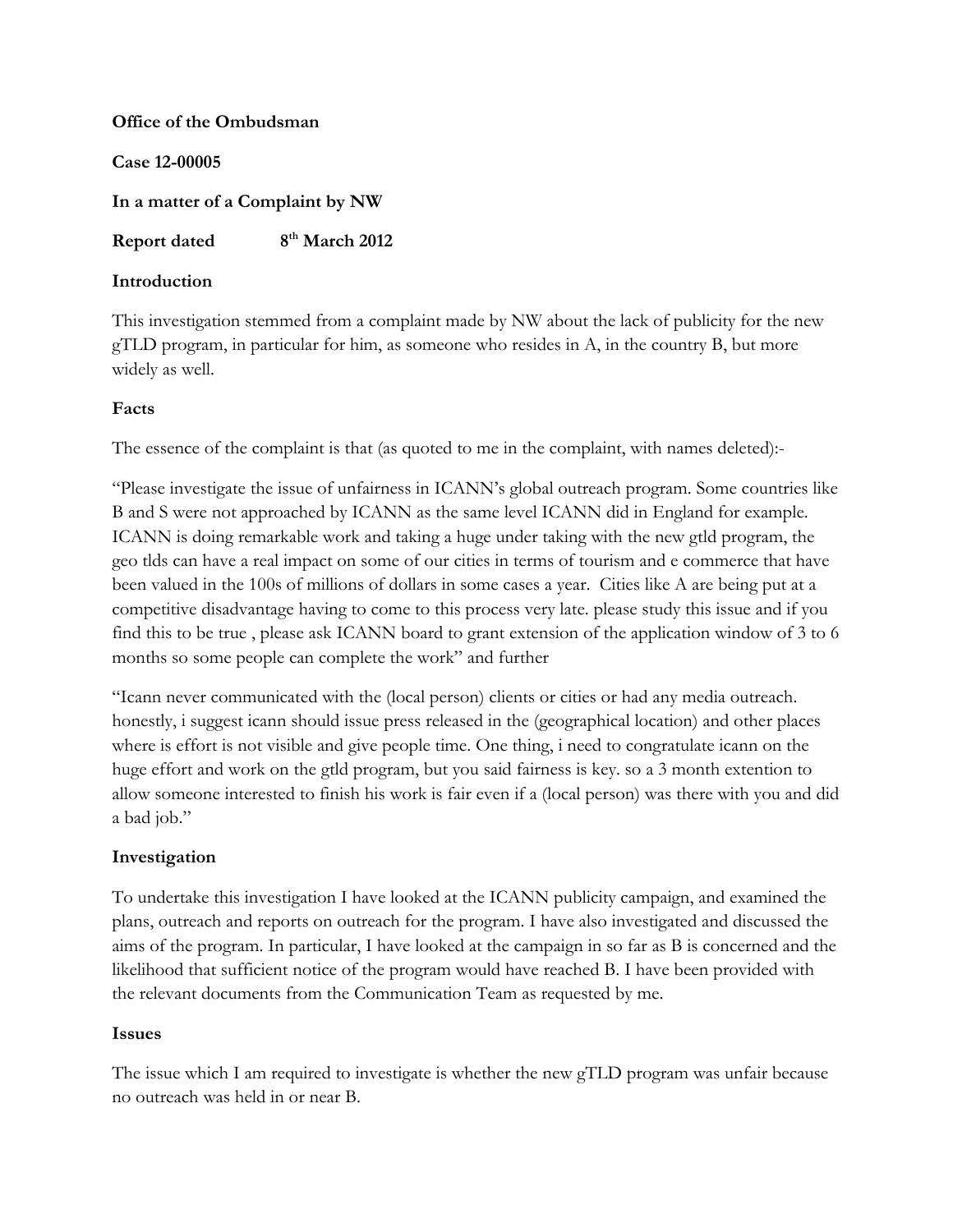# **Jurisdiction**

This is a matter where I clearly have jurisdiction to consider the complaint under the bylaws and in particular Section 3(2), and under the Ombudsman framework as approved by the Board of Directors<sup>[1](#page-1-0)</sup>, as this is a matter relating to decisions, actions, or inactions by the Board and Staff of ICANN. Specifically the issue of unfairness in the outreach affects ICANN and supporting organisations

# **Facts**

The complainant says that the publicity campaign was not adequate because he did not become aware of the window to apply for new GTLDs. The concept of new GTLDs has been discussed over a number of years at ICANN meetings and through supporting organisation meetings. After the initial GLDs were set up, a few more were added, most notably being the very recent .xxx TLD. The current round was finally confirmed at the June 2011 ICANN 41 meeting in Singapore. The board decision to proceed was based on a considerable amount of discussion throughout the ICANN community, and was widely discussed at Singapore. The decision itself was covered on mainstream media such as CNN, BBC and other international news media.

This was followed by a campaign put into place by the ICANN communications team. It is important to note that the stated purpose of the ICANN communication team was not to solicit applications, but to communicate that ICANN had put into place a process for making applications.

The campaign has been outlined in a number of reports to the ICANN board, which have explained the basis of the publicity campaign and also recorded metrics for measurement of the impact of the campaign. In particular, there is a report "Initial report on new gTLD communications program" which outlines what has been done and the measurements.

Specifically there has been outreach to the (geographical location)<sup>[2](#page-1-1)</sup>, and the materials have been published in multiple languages.

### **Reasoning**

The complainant's issue is that because he did not become aware of the campaign that the campaign was inadequate. I note however that his complaint was made before the application window opened, and that the window for making the applications closes on 29 March 2012. It is also well known that many of the leading players in this area have offered services to potential applicants and are making multiple applications for their customers.

In the course of this investigation I read as much as I could find about the new gTLD program and the history and development. The ICANN  $gTLD<sup>3</sup>$  $gTLD<sup>3</sup>$  $gTLD<sup>3</sup>$  site is valuable for that purpose, although I have

<span id="page-1-2"></span><span id="page-1-0"></span> <sup>1</sup> <http://www.icann.org/en/ombudsman/framework.html>

<span id="page-1-1"></span><sup>&</sup>lt;sup>2</sup> <http://newgtlds.icann.org/en/program-status/past-events>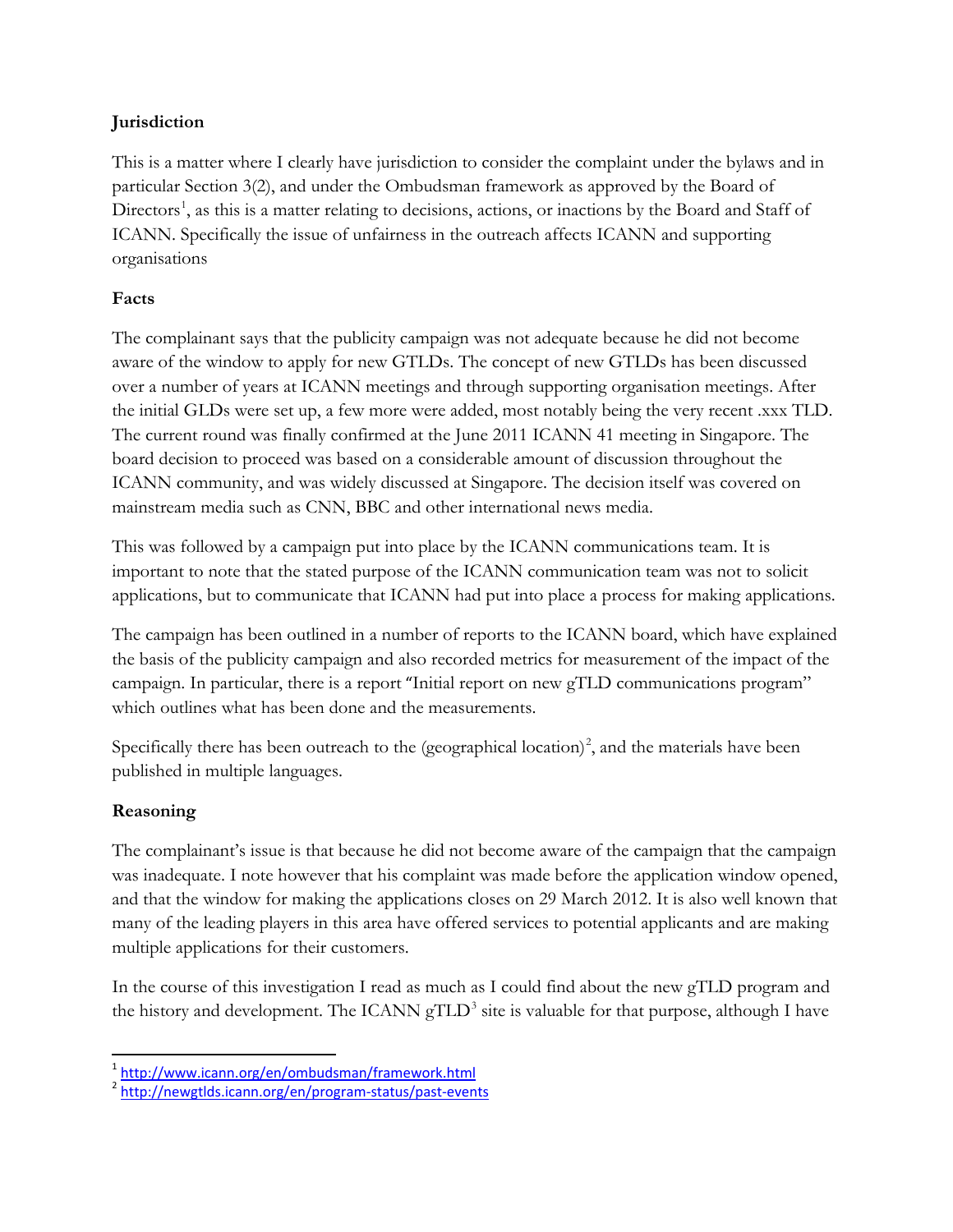also looked at News Media reports as being outside of and independent of ICANN<sup>[4](#page-2-0)</sup>. I have also specifically requested the material produced by the ICANN communications team for the purpose of publicity, which included plans, reports to the ICANN board and measurement of the impact. I have extracted part of that history, as it is a valuable reminder that the program has had a very long gestation.

It is important to note that the particular country where the complaint stems from, has a member appointed to the GAC and who presumably would be aware of the new gTLD program from the GAC communications. It is of course not the function of GAC to provide such publicity, but I am aware from the material which I have read, that GAC has taken a role in the program and in particular was interested in the use of country names and geographical names. That is important because this complaint was that the campaign was insufficient to let the complainant to know within sufficient time to apply for the city name which is the capital of the country where he resides.

Part of the problem may be that the GAC representative from this country appears not to have been active. Again however, I emphasise that it was not his function to publicise the program in his country.

It would not have been possible for ICANN representatives to travel to every country around the world to present the program. There has in fact been criticism from some quarters about the extent of the travel saying that it was excessive. Indeed the very basis of a company based on the Internet, is that online publicity would appear to be appropriate in any event.

Specifically I note that the program has been in development for many years. The whole decision took some years and was thoroughly discussed and debated. There were very strong advocates both for and against the program, and reading through the various websites which provide a contemporary commentary on ICANN, often in a robust fashion, the program is certainly controversial in the eyes of some. It seems logical therefore that anyone who had an interest in the domain name industry, would have been aware of the possibility that the program would come into force, and certainly the ICANN meeting in Singapore in June 2011 received international news coverage.

One matter which did trouble me was the possibility that information about the program could have been caught up in media censorship in B. The International Organisation, Reporters without Frontiers,<sup>[5](#page-2-1)</sup> does express concern about press censorship in B. It is difficult for me to determine whether this would have affected publicity about the program. It is equally difficult for ICANN to become involved in an issue such as this in the context of a publicity campaign. But the fact of the matter is that the complainant had become aware of the program.

 <sup>3</sup> <http://newgtlds.icann.org/en/>

<span id="page-2-0"></span><sup>4</sup> [http://www.bbc.co.uk/news/business-13849135,](http://www.bbc.co.uk/news/business-13849135) [http://www.bbc.co.uk/news/technology-13835997,](http://www.bbc.co.uk/news/technology-13835997) <http://edition.cnn.com/2011/TECH/web/06/20/domain.names.explainer/index.html?iref=allsearch>

<span id="page-2-1"></span> $5$  The reference is available but for reasons of confidentiality, I have not published this.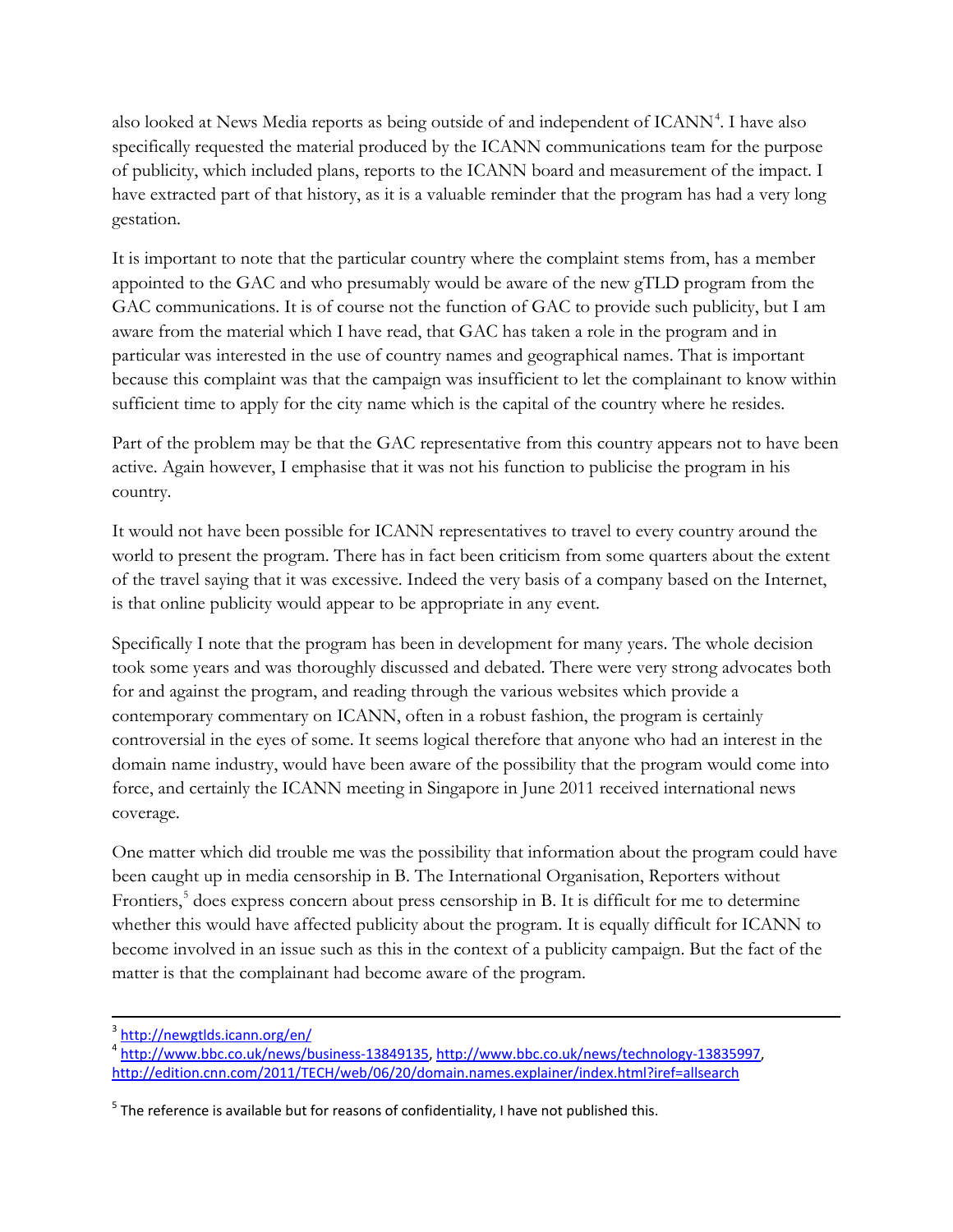#### **Result**

As a result of this investigation, I consider that there are a number of matters which are clear. The long period of time during which the concept of new gTLDs was discussed before approved, and the subsequent publicity campaign undertaken by ICANN, make it clear that ICANN has undertaken a thorough and professional approach to the publicity campaign. The metrics support the very wide reach of the campaign. The issue is whether the publicity campaign for the program was unfair to the complainant. His complaint is specifically that the publicity did not reach him in B and that this was unreasonable, and therefore unfair. The outreach which I have cited, and the report made to the board on the effectiveness of the campaign <sup>[6](#page-3-0)</sup> make it clear that the campaign was thorough and adequate having regard to the resources available. It is unlikely that he was not aware of the campaign especially if he has an interest in Domain Name issues. His first contact was made before the window for applications opened. Since there are a number of players who have extensively advertised their ability to help applicants, this is not something he would have had to stuggle with on his own. It is my determination that the campaign was indeed adequate, and that the complainant has had the ability to apply, and can still apply, and that there was therefore no unfairness. I therefore do not uphold his complaint.

The complainant also sought an extension of the program. I have no jurisdiction over this aspect, and if I considered this was an issue with fairness, then all I could do, would be to recommend such an extension. Because I find that the publicity campaign was adequate, then it is not necessary to consider whether I should make such a recommendation.

Chris LaHatte

Ombudsman

<span id="page-3-0"></span> $6$  FINAL Interim metrics report on new gTLD communications